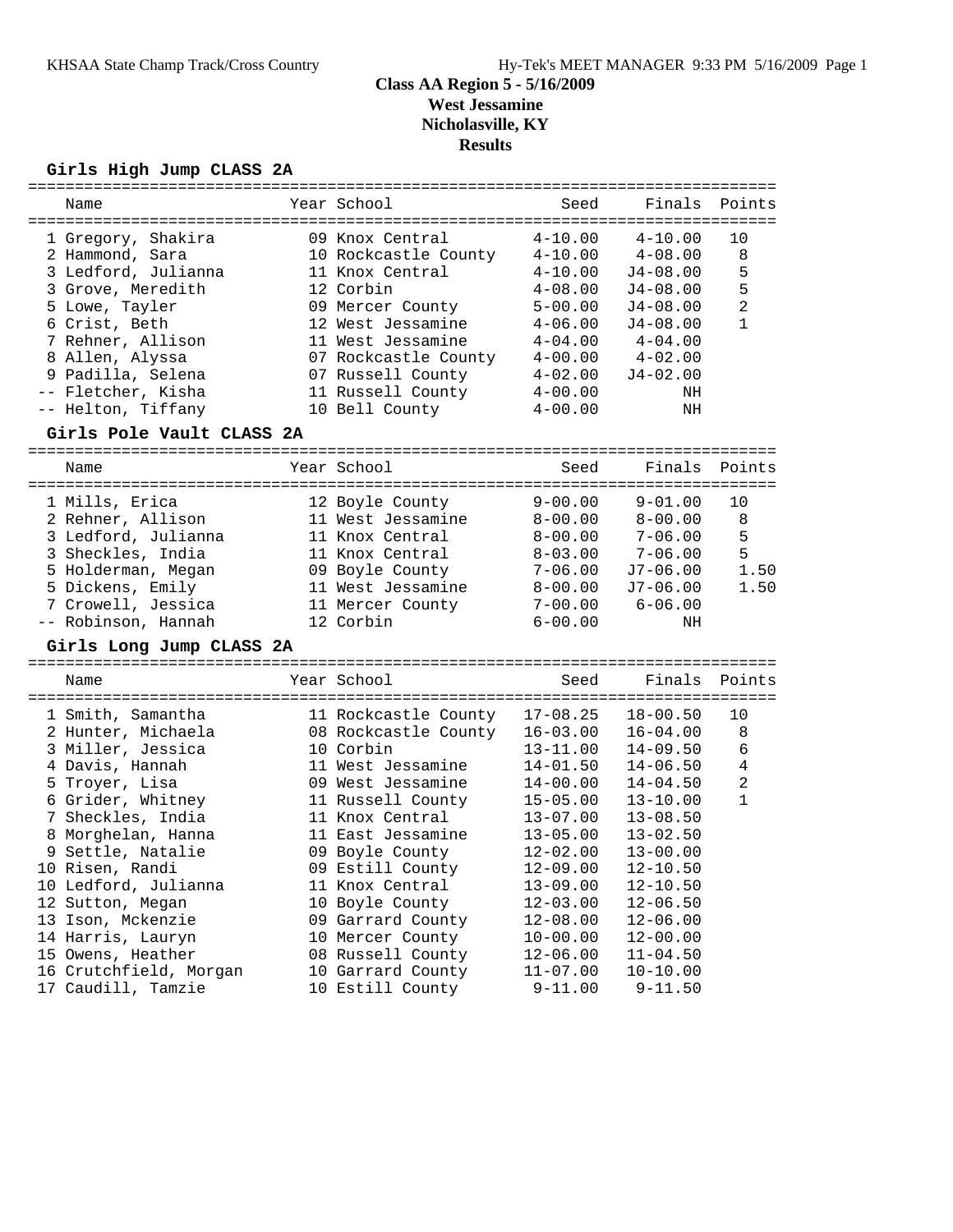# **Girls Triple Jump CLASS 2A**

| Name                                                                                                                                                                                                                                                                                                                                                                   | Year School                                                                                                                                                                                                                                                                                                                        | Seed                                                                                                                                                                                                                         | Finals                                                                                                                                                                                                                                                       | Points                                                           |
|------------------------------------------------------------------------------------------------------------------------------------------------------------------------------------------------------------------------------------------------------------------------------------------------------------------------------------------------------------------------|------------------------------------------------------------------------------------------------------------------------------------------------------------------------------------------------------------------------------------------------------------------------------------------------------------------------------------|------------------------------------------------------------------------------------------------------------------------------------------------------------------------------------------------------------------------------|--------------------------------------------------------------------------------------------------------------------------------------------------------------------------------------------------------------------------------------------------------------|------------------------------------------------------------------|
| 1 Smith, Samantha<br>2 Hunter, Michaela<br>3 Re'my, Tarah<br>4 Ledford, Julianna<br>5 Goh, Geraldine<br>6 Sheckles, India<br>6 Miller, Jessica<br>8 Hobbs, Hannah<br>9 Sutton, Megan<br>10 Risen, Randi<br>11 Settle, Natalie<br>12 Bandy, Julianne<br>13 Caudill, Tamzie                                                                                              | 11 Rockcastle County 36-03.75<br>08 Rockcastle County 34-08.75<br>10 Corbin<br>11 Knox Central<br>12 West Jessamine<br>11 Knox Central<br>10 Corbin<br>11 Bell County<br>10 Boyle County<br>09 Estill County<br>09 Boyle County<br>11 West Jessamine<br>10 Estill County                                                           | $29 - 03.00$<br>$29 - 07.00$<br>$29 - 00.00$<br>$30 - 00.00$<br>$29 - 04.00$<br>$30 - 07.00$<br>$25 - 04.25$<br>$25 - 00.00$<br>$29 - 02.00$<br>$25 - 09.00$<br>$24 - 11.00$                                                 | $36 - 07.50$<br>$34 - 05.50$<br>$31 - 01.50$<br>$30 - 08.00$<br>$30 - 06.50$<br>$29 - 09.50$<br>$29 - 09.50$<br>$28 - 04.00$<br>$26 - 10.50$<br>$26 - 06.00$<br>$26 - 05.00$<br>$24 - 03.00$<br>$22 - 05.50$                                                 | 10<br>8<br>6<br>$\overline{4}$<br>$\overline{2}$<br>0.50<br>0.50 |
| Girls Shot Put CLASS 2A                                                                                                                                                                                                                                                                                                                                                |                                                                                                                                                                                                                                                                                                                                    |                                                                                                                                                                                                                              |                                                                                                                                                                                                                                                              |                                                                  |
| Name                                                                                                                                                                                                                                                                                                                                                                   | Year School                                                                                                                                                                                                                                                                                                                        | Seed                                                                                                                                                                                                                         | Finals                                                                                                                                                                                                                                                       | Points                                                           |
| 1 Wilson, Ashley<br>2 Sutherland, Michelle<br>3 Hogue, BJ<br>4 Johnson, Amy<br>5 Terrell, Brooke<br>6 Fothergill, Kaitlyn<br>7 Lewellen, Megan<br>8 Bargo, Sarah<br>9 Richards, Kayla<br>10 Gibson, Sierra<br>11 King, Jamie<br>12 Sutton, Megan<br>12 Collins, Madison<br>12 Tigue, Abigail<br>15 Harris, Elizabeth<br>16 Fallen, Jera<br>Girls Discus Throw CLASS 2A | 12 Russell County<br>12 West Jessamine<br>10 Casey County<br>08 Rockcastle County 28-01.00<br>12 Boyle County 25-02.00<br>12 Corbin<br>12 West Jessamine<br>10 Knox Central<br>09 East Jessamine<br>11 Knox Central<br>10 Corbin<br>10 Boyle County<br>09 East Jessamine<br>10 Bell County<br>09 Mercer County<br>11 Estill County | $33 - 03.00$<br>$30 - 05.00$<br>$29 - 08.50$<br>$27 - 10.00$<br>$24 - 09.00$<br>$25 - 10.00$<br>$23 - 03.00$<br>$24 - 09.50$<br>$23 - 11.00$<br>$24 - 08.00$<br>$22 - 10.00$<br>$24 - 05.00$<br>$22 - 01.00$<br>$19 - 09.50$ | $30 - 09.75$<br>$29 - 05.00$<br>$28 - 07.75$<br>$27 - 09.00$<br>$26 - 02.00$<br>$25 - 11.00$<br>$24 - 11.00$<br>$24 - 09.50$<br>$24 - 07.00$<br>$24 - 06.00$<br>$23 - 06.75$<br>$23 - 06.00$<br>$23 - 06.00$<br>$23 - 06.00$<br>$22 - 06.50$<br>$19 - 00.50$ | 10<br>8<br>6<br>$\overline{4}$<br>$\overline{a}$<br>$\mathbf{1}$ |
| Name                                                                                                                                                                                                                                                                                                                                                                   | Year School                                                                                                                                                                                                                                                                                                                        | Seed                                                                                                                                                                                                                         | Finals                                                                                                                                                                                                                                                       | Points                                                           |
| 1 Sutherland, Michelle<br>2 Wilson, Ashley<br>3 Richards, Kayla<br>4 Burke, Natushia<br>5 Hammond, Sara<br>6 Johnson, Amy<br>7 Hogue, BJ<br>8 Kierstead, Alexis<br>9 Collins, Madison<br>10 McNeil, Tyra<br>11 Fothergill, Kim<br>12 Tigue, Abigail<br>13 Wilson, Emily                                                                                                | 12 West Jessamine<br>12 Russell County<br>09 East Jessamine<br>12 Casey County<br>10 Rockcastle County<br>08 Rockcastle County<br>10 Casey County<br>09 West Jessamine<br>09 East Jessamine<br>07 Knox Central<br>10 Corbin<br>10 Bell County<br>07 Russell County                                                                 | $106 - 03$<br>$95 - 08$<br>$80 - 01$<br>$96 - 00$<br>$88 - 03$<br>$90 - 03$<br>$87 - 06$<br>$71 - 03$<br>$76 - 06$<br>$52 - 06$<br>$65 - 10$<br>$55 - 06$<br>$61 - 08$                                                       | $95 - 09$<br>$91 - 03$<br>$89 - 06$<br>$89 - 03$<br>$85 - 07$<br>$83 - 07$<br>$79 - 08$<br>$71 - 05$<br>$65 - 08$<br>$63 - 10$<br>$59 - 08$<br>$58 - 05$<br>$56 - 11$                                                                                        | 10<br>8<br>6<br>$\overline{4}$<br>$\overline{c}$<br>1            |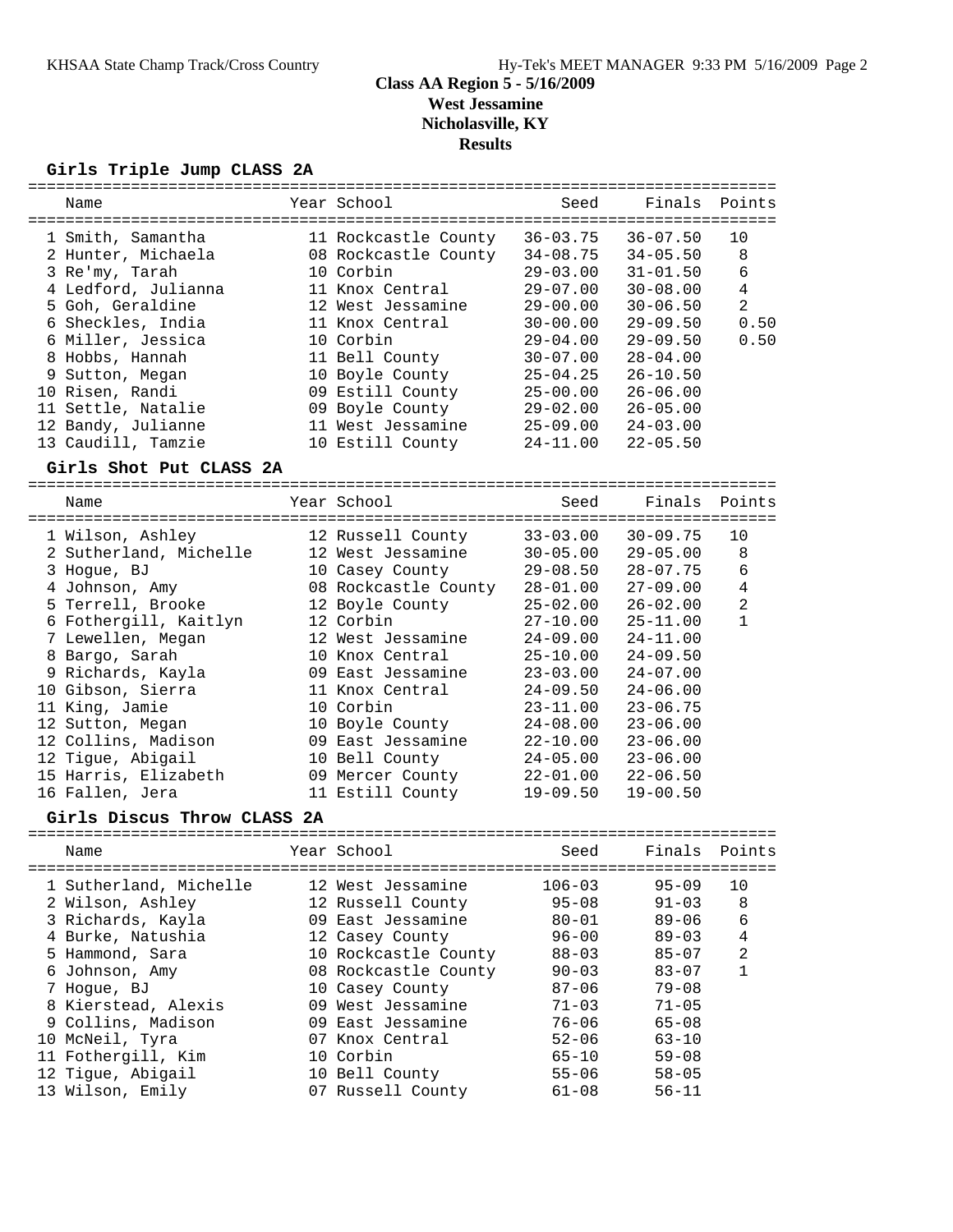#### **....Girls Discus Throw CLASS 2A**

| 14 Higginbotham, Julie | 09 Mercer County | 61-08     | $54 - 03$ |
|------------------------|------------------|-----------|-----------|
| 15 King, Jamie         | 10 Corbin        | $74 - 08$ | $51 - 11$ |
| 16 Fallen, Jera        | 11 Estill County | $51 - 07$ | $51 - 03$ |
| 17 Tamme, Sara Jane    | 09 Boyle County  | $44 - 04$ | $49 - 04$ |
| 18 Gregory, Shakira    | 09 Knox Central  | $52 - 08$ | $40 - 09$ |

#### **Boys High Jump CLASS 2A**

| Name                                                                                                                                   | Year School                                                                                                                           | Seed                                                                                                  | Finals Points                                                                                          |                        |
|----------------------------------------------------------------------------------------------------------------------------------------|---------------------------------------------------------------------------------------------------------------------------------------|-------------------------------------------------------------------------------------------------------|--------------------------------------------------------------------------------------------------------|------------------------|
| 1 Crist, Heath<br>2 Hatfield, Michael<br>3 Callebs, Adam<br>4 Marion, Chris<br>4 Mills, Jamey<br>6 Ellison, Jordan<br>7 Jones, Kameron | 12 West Jessamine<br>11 Bell County<br>10 Knox Central<br>12 Garrard County<br>10 Knox Central<br>10 Casey County<br>12 Mercer County | $6 - 02.00$<br>$6 - 00.00$<br>$5 - 10.00$<br>$5 - 08.00$<br>$5 - 08.00$<br>$5 - 08.00$<br>$5 - 02.00$ | $5 - 10.00$<br>$J5-10.00$<br>$5 - 08.00$<br>$5 - 06.00$<br>$5 - 06.00$<br>$J5 - 06.00$<br>$J5 - 06.00$ | 10<br>8<br>6<br>3<br>3 |
| 8 Craig, Kris<br>9 McGinnis, Nathan<br>9 Lowder, John<br>9 Smith, Micah<br>-- Blakey, Jacob<br>-- Freeman, Cody                        | 12 Corbin<br>09 Mercer County<br>10 Corbin<br>08 Casey County<br>09 Russell County<br>11 Bell County                                  | $5 - 08.00$<br>$5 - 00.00$<br>$5 - 04.00$<br>$5 - 04.00$<br>$5 - 00.00$<br>$5 - 00.00$                | $5 - 04.00$<br>$5 - 02.00$<br>$5 - 02.00$<br>$5 - 02.00$<br>ΝH<br>ΝH                                   |                        |

### **Boys Pole Vault CLASS 2A**

| Name               | Year School       | Seed         | Finals Points |     |
|--------------------|-------------------|--------------|---------------|-----|
| 1 Phillips, Greg   | 12 Knox Central   | $11 - 06.00$ | $13 - 00.00$  | 1 O |
| 2 Ellison, Jordan  | 10 Casey County   | $11 - 06.00$ | $12 - 00.00$  | 8   |
| 3 Rehner, Jonathan | 12 West Jessamine | $11 - 00.00$ | $11 - 00.00$  | 6   |
| 4 Welchel, Zach    | 12 West Jessamine | $10 - 06.00$ | $J11 - 00.00$ | 4   |
| 5 Croley, Zach     | 11 Knox Central   | $9 - 00.00$  | $10 - 00.00$  | 2   |
| 6 Hale, Devon      | 10 Boyle County   | $10 - 00.00$ | $9 - 06.00$   | 1   |
| 7 Miller, Aaron    | 09 Mercer County  | $8 - 00.00$  | $8 - 00.00$   |     |
| 8 Smiddy, Odie     | 12 Corbin         | $8 - 06.00$  | $J8 - 00.00$  |     |
|                    |                   |              |               |     |

### **Boys Long Jump CLASS 2A**

| Name                 | Year School          | Seed         | Finals Points |                |
|----------------------|----------------------|--------------|---------------|----------------|
| 1 Carman, Ben        | 11 Boyle County      | 20-02.25     | $20 - 06.00$  | 10             |
| 2 Troyer, Randy      | 12 West Jessamine    | $20 - 04.50$ | $20 - 00.00$  | 8              |
| 3 Raines, Matt       | 11 Bell County       | $19 - 04.50$ | $19 - 08.00$  | 6              |
| 4 Long, Darren       | 12 Casey County      | $19 - 06.25$ | $19 - 03.50$  | 4              |
| 5 Castello, Lee      | 11 Knox Central      | $20 - 00.00$ | $19 - 03.00$  | $\overline{2}$ |
| 6 Jones, Kameron     | 12 Mercer County     | 17-11.00     | $18 - 11.25$  |                |
| 7 Schuhmann, Matthew | 12 Boyle County      | $18 - 02.00$ | $18 - 09.25$  |                |
| 8 Rehner, Jonathan   | 12 West Jessamine    | $18 - 02.00$ | $17 - 11.00$  |                |
| 9 Marion, Chris      | 12 Garrard County    | $18 - 04.00$ | $17 - 04.75$  |                |
| 10 Carnes, Dexter    | 12 Knox Central      | $18 - 06.00$ | $17 - 03.50$  |                |
| 11 Pierce, Aaron     | 11 Russell County    | $18 - 04.00$ | $17 - 02.00$  |                |
| 12 Madon, Ben        | 10 Bell County       | $18 - 05.00$ | $16 - 08.50$  |                |
| 13 Baker, Corey      | 10 Rockcastle County | $15 - 11.00$ | $15 - 11.75$  |                |
|                      |                      |              |               |                |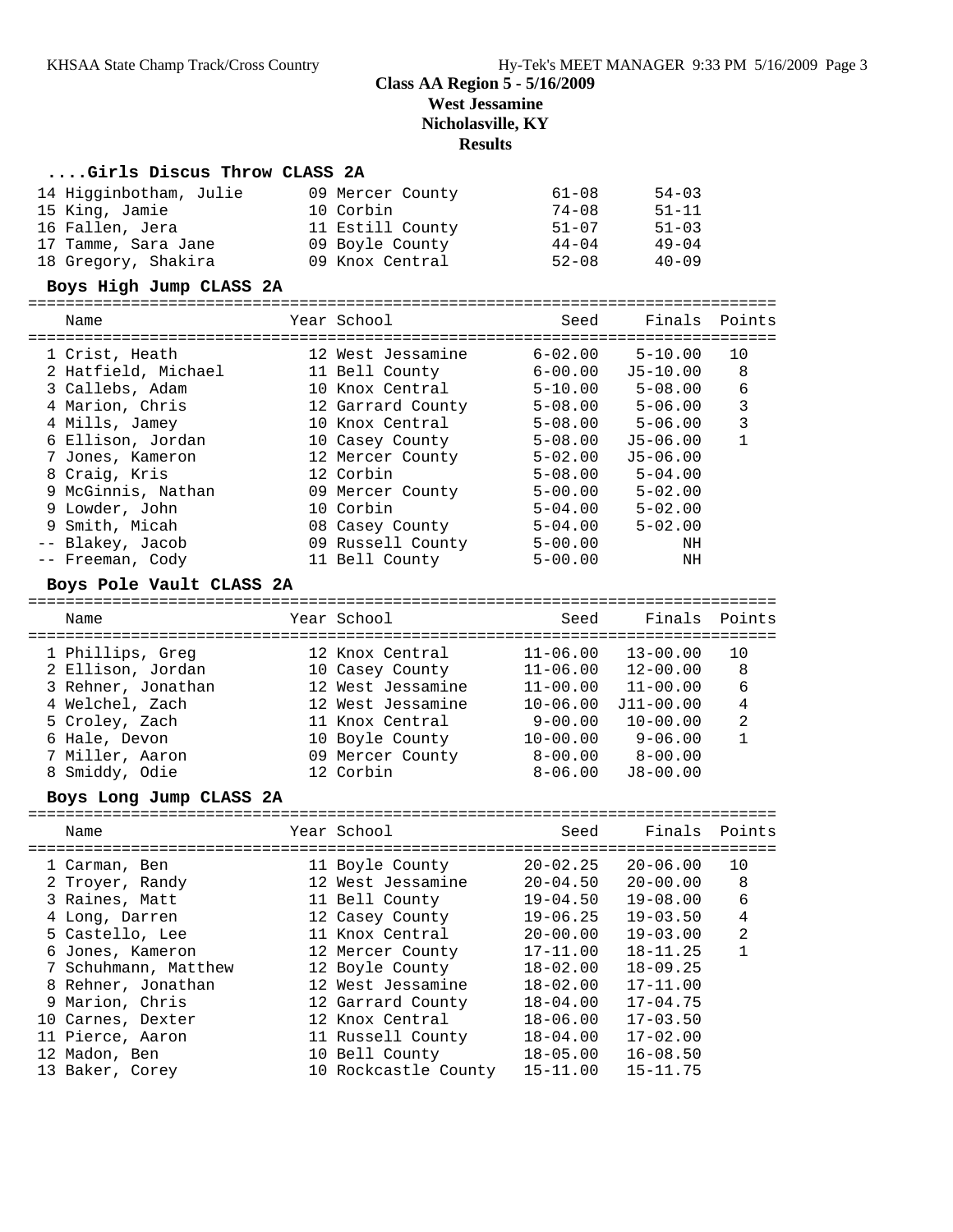#### **....Boys Long Jump CLASS 2A**

| 14 Miller, Aaron  | 09 Mercer County     | $16 - 06.75$ | $15 - 11.50$ |
|-------------------|----------------------|--------------|--------------|
| 15 Bishop, Dustin | 11 Rockcastle County | 15-00.00     | $15 - 10.00$ |
| 16 Smith, Micah   | 08 Casey County      | $16 - 05.75$ | 14-11.50     |
| 17 Tackett, Derek | 11 Russell County    | $15 - 00.75$ | $14 - 04.25$ |
| 18 Kelley, Ethan  | 09 Estill County     | $13 - 04.00$ | $11 - 00.00$ |

#### **Boys Triple Jump CLASS 2A**

| Name                 | Year School          | Seed         | Finals Points |                |
|----------------------|----------------------|--------------|---------------|----------------|
| 1 Phillips, Greg     | 12 Knox Central      | 39-09.00     | 41-07.00      | 10             |
| 2 Long, Darren       | 12 Casey County      | $41 - 04.00$ | $41 - 06.50$  | 8              |
| 3 Schuhmann, Matthew | 12 Boyle County      | $39 - 09.25$ | $39 - 08.50$  | 6              |
| 4 Raines, Matt       | 11 Bell County       | $37 - 08.50$ | $39 - 06.50$  | 4              |
| 5 Castello, Lee      | 11 Knox Central      | $39 - 06.00$ | $38 - 11.50$  | $\overline{2}$ |
| 6 Lowe, Keith        | 11 Bell County       | 37-06.00     | $J38 - 11.50$ |                |
| 7 Glasscock, Hunter  | 11 Boyle County      | 35-08.00     | $38 - 03.00$  |                |
| 8 Rehner, Jonathan   | 12 West Jessamine    | $35 - 07.00$ | $37 - 01.00$  |                |
| 9 Henry, Chris       | 12 West Jessamine    | 37-11.00     | $36 - 11.50$  |                |
| 10 Miller, Aaron     | 09 Mercer County     | 35-04.25     | $36 - 08.00$  |                |
| 11 Wesley, Justen    | 10 Casey County      | 36-04.00     | $35 - 08.00$  |                |
| 12 Bishop, Dustin    | 11 Rockcastle County | $34 - 03.00$ | $32 - 08.00$  |                |
| 13 Lewis, Darion     | 08 Mercer County     | 34-04.25     | $32 - 05.00$  |                |
| 14 Baker, Corey      | 10 Rockcastle County | $31 - 05.00$ | $31 - 08.50$  |                |
| 15 Smiddy, Odie      | 12 Corbin            | $36 - 10.00$ | $27 - 08.50$  |                |

#### **Boys Shot Put CLASS 2A**

================================================================================ Name Year School Seed Finals Points ================================================================================ 1 Dawson, Lamar 10 Boyle County 44-00.00 44-11.00 10 2 Linton, Jay 12 Mercer County 42-02.50 41-01.50 8 3 Bickelman, Eric 10 West Jessamine 36-01.00 38-10.50 6 4 Vaughn, Austin 12 Mercer County 38-02.00 38-09.50 4 5 Napier, Ricky 11 Knox Central 41-05.00 38-05.50 2 6 Tomlin, James 10 Garrard County 35-05.50 36-07.00 1 7 Bell, Codey 11 Russell County 40-05.25 36-00.00 8 Smith, Stephan 12 East Jessamine 35-04.00 34-10.50 9 Crowe, Travis 10 Casey County 36-11.00 34-05.00 9 Bullens, Matt 11 Rockcastle County 30-02.00 34-05.00 11 Chadwell, Zach 12 Corbin 34-10.00 34-02.50 12 MacShara, Reese 11 Boyle County 35-08.00 34-00.00 13 Jones, Grant 11 Knox Central 37-04.00 33-07.00 14 Roy, Cody 10 Casey County 34-02.50 32-03.25 15 Mullins, Jesse 11 Rockcastle County 31-02.00 31-09.00 16 Couch, Brandon 10 Bell County 30-05.00 30-06.25 17 Lake, Matt 09 Madison Southern 33-03.50 29-07.50 18 Howard, JK 08 Garrard County 30-06.00 28-09.50 19 Winstead, Donald 11 Madison Southern 26-09.00 28-07.75 20 Johnson, Josh 11 Corbin 32-11.00 26-06.50